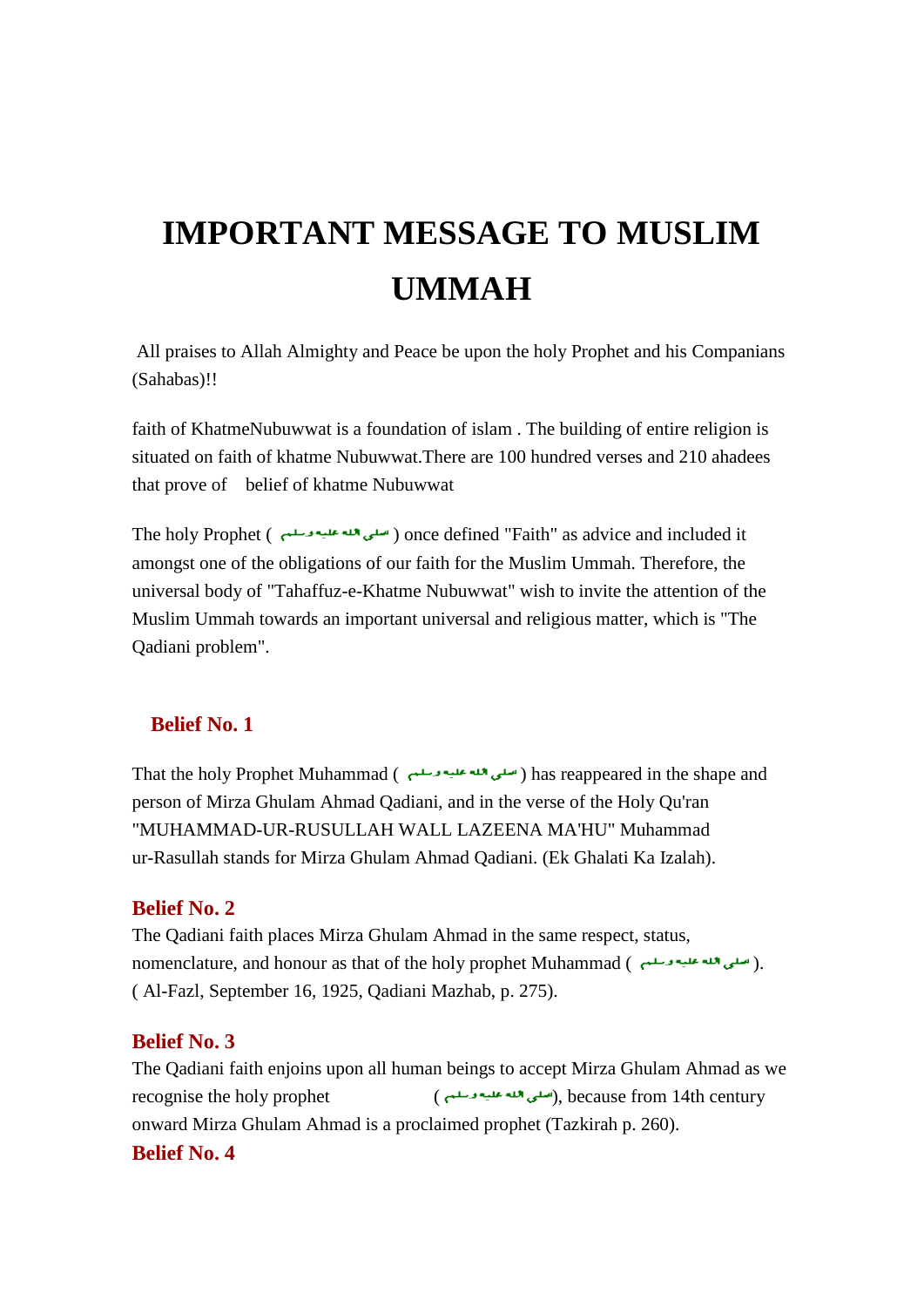The Qadiani faith considers Mirza Ghulam Ahmad as Khatam-ul-Anbia, the last prophet. (Al Fazl, 26th Sept 1915).

#### **Belief No. 5**

The Qadiani faith claims that the highest throne amongst the heavenly thrones is that of Mirza Ghulam Ahmad. (Haqiqatul Wahi, p. 89).

# **Belief No. 6**

The Qadiani faith claims that Islam was just like a crescent of opening night (Shedding no light) while the Islam of Mirza Ghulam Ahmad's time is shining bright like the full moon of 14th night. (Khutba-e-Ilhamiyah, p. 183).

## **Belief No. 7**

The Qadiani faith claims the spiritualism of Mirza Ghulam Ahmad is much better and comprehensive as compared to that of the holy Prophet ( سلى الله عليه وسلم ). (Khutbat Ilhamiyah, p. 181).

# **Belief No. 8**

The Qadiani faith claims that in this age following the holy Prophet ( ) alone is not 'madaare-e-nijat' (basis of salvation), but the madaar-e-nijat' is obedience to Mirza Ghulam Ahmad. (Arbaeen No. 4, p. 7).

## **Belief No. 9**

The Qadiani faith deems everyone as disobedient to Allah and Rasool and hell- bound if one does not follow Mirza Ghulam Ahmad. (Istihar Meyar Alakhbar, dated 25 May, 1900).

## **Belief No. 10**

The Qadiani faith termed all those persons as infidel and outside the pale of Islam if they did not declare faith in Mirza Ghulam Ahmad even though they did not hear his name. (Aina-e-Sadaqat, p. 35).

The above cited beliefs are a few examples of hundreds of misleading and blasphemous beliefs of the Qadianis.

## **THREE QUESTIONS TO QADIYANI**

*Who has allowed you to:*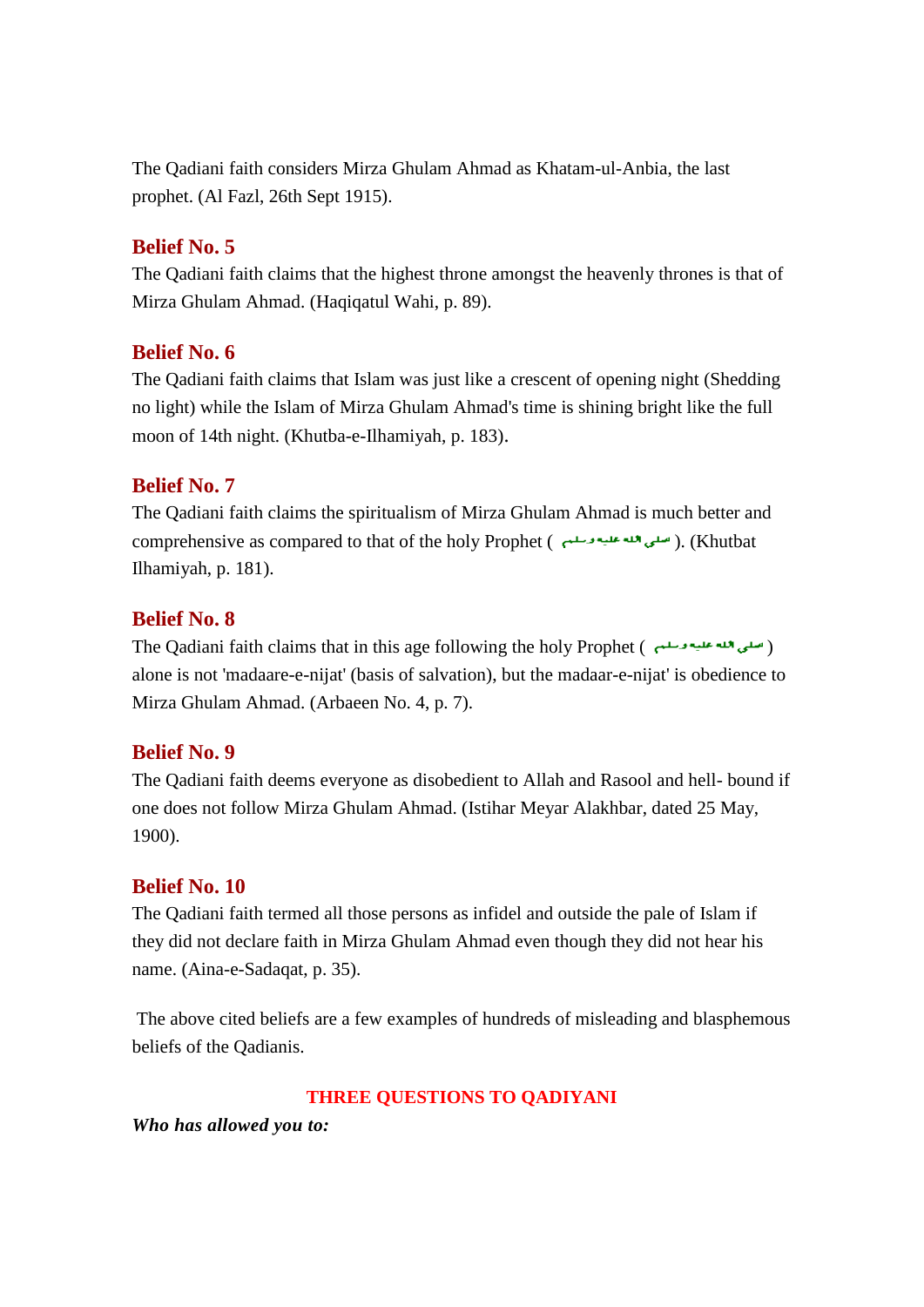1. Call yourselves Muslims while you believe in mirza ghulam ahmed of qadiyan as your prophet?

2. Cancel the Kalimah of Prophet Muhammad (Sallallaho Alaihe Wassallam) and adopt the Kalimah of mirza ghulam ahmed?

3. Call the so-called 'Wahi' of mirza ghulam ahmed as the basis of salvation in place of the true 'Wahi' of Prophet Muhammad (Sallallaho Alaihe Wassallam)?

You impudently declare yourselves Muslims and call us 'Kafirs'. I quote from your mirza bashir ahmed qadiyani's *Kalimatul Fasl,* p. 110 :

"Every person who believes in Moosa but does not believe in Isa or believes in Isa and does not believe in Muhammad or believes in Muhammad but does not believe in the promised Masih (mirza ghulam ahmed), (such a person) is not only an Unbeliever ("Kafir") but a thorough Unbeliever ("Pakka Kafir") and an outcast from the Islamic fold".

**DO PEOPLE KNOW THAT**

The qadiyani fabricated:

1. a different Prophet

2. a different Quran (named "Tazkirah", which has the same status in the eyes of qadiyani as is accorded to Torah, Zabur, Injeel and Quran by the Muslims).

- 3. a different Kalimah
- 4. a different Shari'at
- 5. a different Ummat

How with all these very basic differences the qadiyani have the cheek to tell the world that they are Muslims and that their religion is Islam! They are Dualist-Infidels indeed. Allah protect us from their calumny and cunning!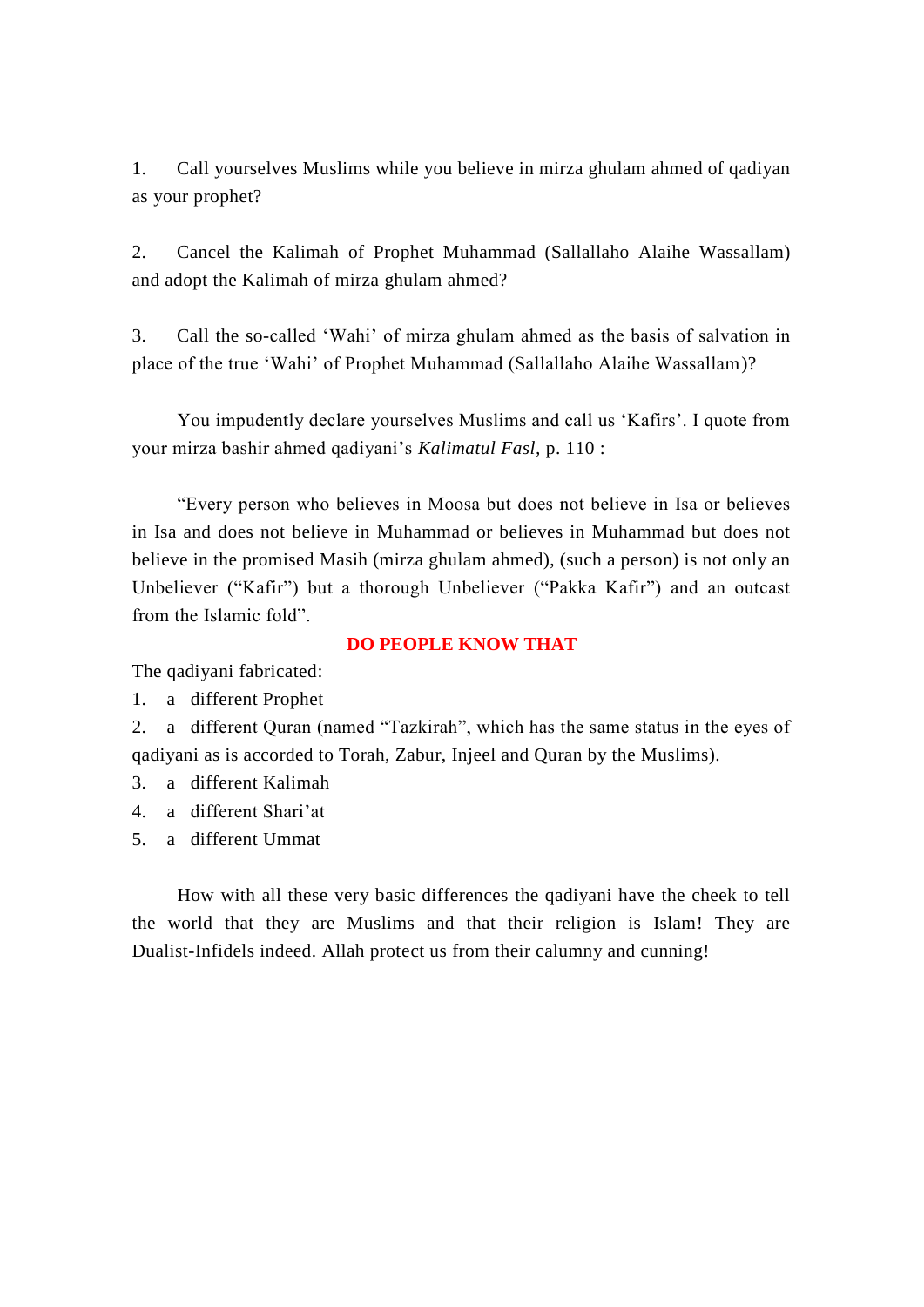گ**متِ مُسلمہ** کے لئےضروری پیغام!

تمام تعریفیں قادرِمُطلق اللہ سبحانہ وتعالی کے لئے ۔اورصلوۃ وسلام ہوآ پﷺ پراورصحابہکرام رضوان الله تعالى ينهم اجمعين يربه ختم <sub>نتب</sub>و ت پرایمان اسلام کی بنیاد ہےاور پُورےدین کی عمارت ختم نبّو ت کےایمان پر قائم ہے۔ قر آنِ پاک کی ایک سوآ یات اور•۲۱ احادیث ختم نبّوت کےایمان کوثابت کرتی ہیں۔ رسولِ پاکﷺ نےایک بارا یمان کی *نصیح*ت فر مائی اوراس پرایمان کوامت مسلمہ کے لئے ایک اہم عقبیدہقرار دیا۔اس لئے عالمی مجلس تحفظ ختم نتو ت نے جاپا کہاسا ہم اور عالمی و مذھبی معاملہ برامت مسلمہ کی توجہ مبذ ول کرائی جائے۔جو قادینیت کی شکل میں ہے۔ مقيدهم ا-

بیہ ہے کہ رسولِ پاکﷺ کا دوبارہ ظہور مرزاغلام احمدقادیانی کی شکل میں ہوا،اورقر آنِ پاک کی آیت میں وی کی ایک والندہ میں سے مراد مرزاغلام احمدقادیانی ہے۔ (ایک غلطی کاازالہ) مقيعة بمرار

قادیانی عقیدہ ہے ہے کہ مرزاغلام احمدقادیانی کووہی عزّیت واحترام،مقام اوردرجہ دیتاہے جو رسول پاکﷺ کو حاصل ہے۔ (الفضل، تتمبر ١٩ هـ191 ،قادیانی مذہب، پی&M) متبدأبه

قادیانی عقیدہ پوری انسانیت کوحکم دیتاہے کہ مرزاغلام احمدقادیانی کورسول کے طور پرقبول کیاجائے۔کیونکہ چودھویںصدی کےآغاز سےمرزاغلام احمدقادیانی نے نبی ہونے کااعلان کررکھاہے۔ (تذکیرہ پی ۲۶۰)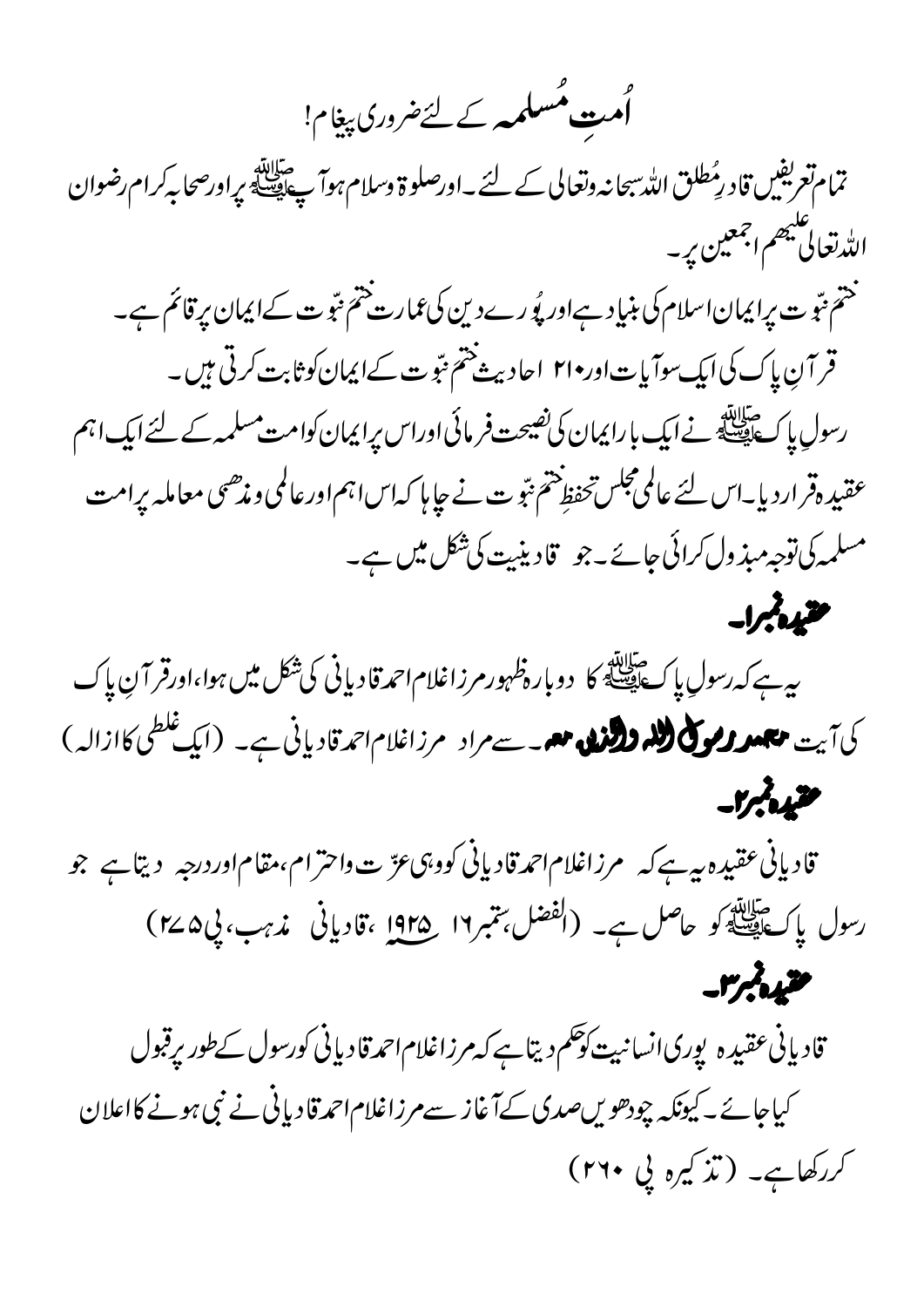مقيده بمرس

قادیانی عقیدہ پیچتا ہے کہ مرزاغلام احمدقادیانی آخری نبی اورخاتم الانبیاء ہے۔ (الفضل بتمبر٢٦ \_ ١٩١٥)

 $-0$ 

قادیانی عقیدے کادعوی ہے کہ بہشی تختوں میں سب سےاونچے درجے والاتخت مرزاغلام احمدقادیانی کاہے۔(حقیقت الوحی صفحہ ۸۹)  $-J/M$ 

قادیانی عقیدے کا دعوای ہے کہ اسلام صرف ایک پہلی رات کے جاند کی طرح تفا (مکمل روشنی نہ ڈالنے والا جاند ) جب کہ مرزاغلام احمد قادیانی کے زمانے کااسلام چودھویں رات کے جاند کی روشنی مجھیررہاہے۔(خطبہالہامیہ صفح ۱۸۳)

مقيده بمرعد

 $-9/2/2$ 

قادیانی عقیدےکا دعوال ہے کہ مرزاغلام احمدقادیانی کی روحانیت کامواز نہ کیاجائے تووه رسول پاکﷺ سے بہتراور جامع ہے۔ (خطبہالہامیہ صفحہ۱۸۱)  $-\Lambda$ 

قادیانی عقیدے کا دعوٰ ی ہے کہ اس زمانے میں رسول پاکﷺ کی پیروی کرنامدارنیجات *نہ*یں ہے بلکہ مدارنجات مرزاغلام احمدقادیانی کی تابعداری میں ہے۔ (اربعین صفحہ بہنمبرے)

قادیانی عقیدہ شجھتاہے کہ ہروہ تتخص اللۂاوررسول کا نافر مان اورجہنمی ہے جومرزاغلام احمدقادیانی کی پیروی نہیں کرتا۔(استہار میار بتاریخ۱۹۰۵ سمنی معدوں)